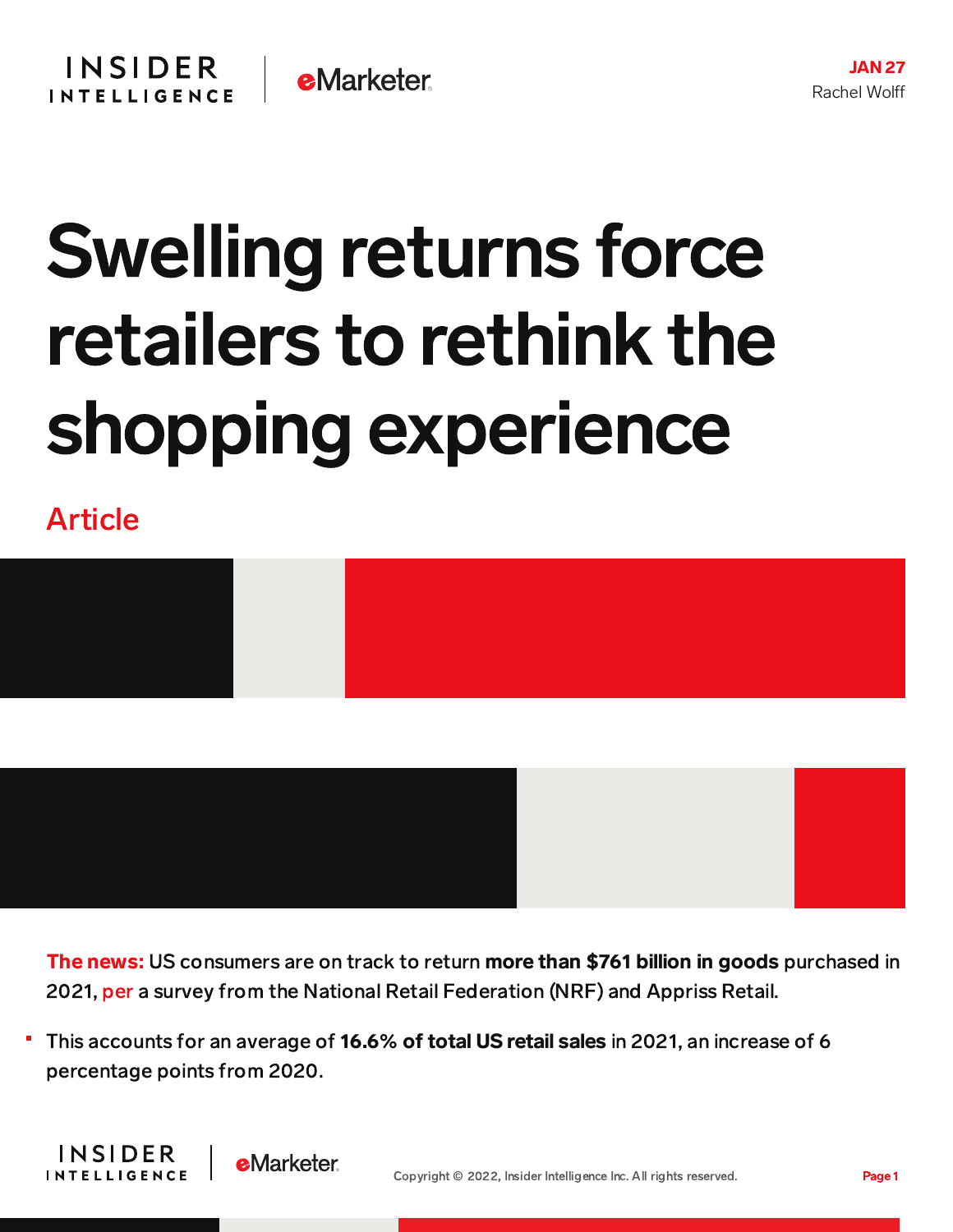On average, online sales had a 20.8% return rate, which the NRF reports is "in line with recent years."

## More survey insights:

**INSIDER** 

**INTELLIGENCE** 

**e**Marketer

- Apparel had the second-highest return rate (12.2%), per the NRF and Appriss survey. It's not surprising that ecommerce return rates are high, especially for clothing, since buyers tend to purchase multiple sizes of the same item.
- Auto parts had the highest return rate (19.4%), while home improvement and houseware merchandise each saw an 11.5% return rate.

| <b>Products Ordered Online, June 2021</b><br>% of respondents | <b>Frequency with Which US Internet Users Return</b>                            |     |
|---------------------------------------------------------------|---------------------------------------------------------------------------------|-----|
| 2%<br>Always<br>5%<br>Regularly                               |                                                                                 |     |
| <b>Sometimes</b>                                              | 22%                                                                             |     |
| Occasionally                                                  |                                                                                 | 59% |
| <b>Never</b><br>12%                                           |                                                                                 |     |
| Note: ages 18+                                                | Source: PowerReviews, "Consumer Survey: Returns in Retail in 2021," Sep 8, 2021 |     |
| 270414                                                        | eMarketer   InsiderIntelligence.com                                             |     |

An expensive business: The survey also highlights how costly returns are for merchants: For every \$1 billion in sales, retailers see \$166 million in returns, on average. On top of that, for every \$100 of returned merchandise, they lose \$10.30 to fraud.

- Processing a return can be more expensive than it's worth: Online returns can [cost](https://www.wsj.com/articles/amazon-walmart-tell-consumers-to-skip-returns-of-unwanted-items-11610274600) \$10 to \$20 to process, not including the cost of freight, which means retailers can end up losing money.
- In certain scenarios, Amazon, Walmart, and other retailers will simply write off the item by giving the buyer a refund and allowing them to keep the product.

A growing problem: As the rate of returns increases, retailers are struggling to decide what to do with unwanted items. While the most obvious solution is to put them back into circulation, the process of reverse logistics (moving goods from the consumer back to the retailer or manufacturer) is [complex](https://www.theatlantic.com/magazine/archive/2021/11/free-returns-online-shopping/620169/) and expensive—not to mention that some returned items are not fit to be resold.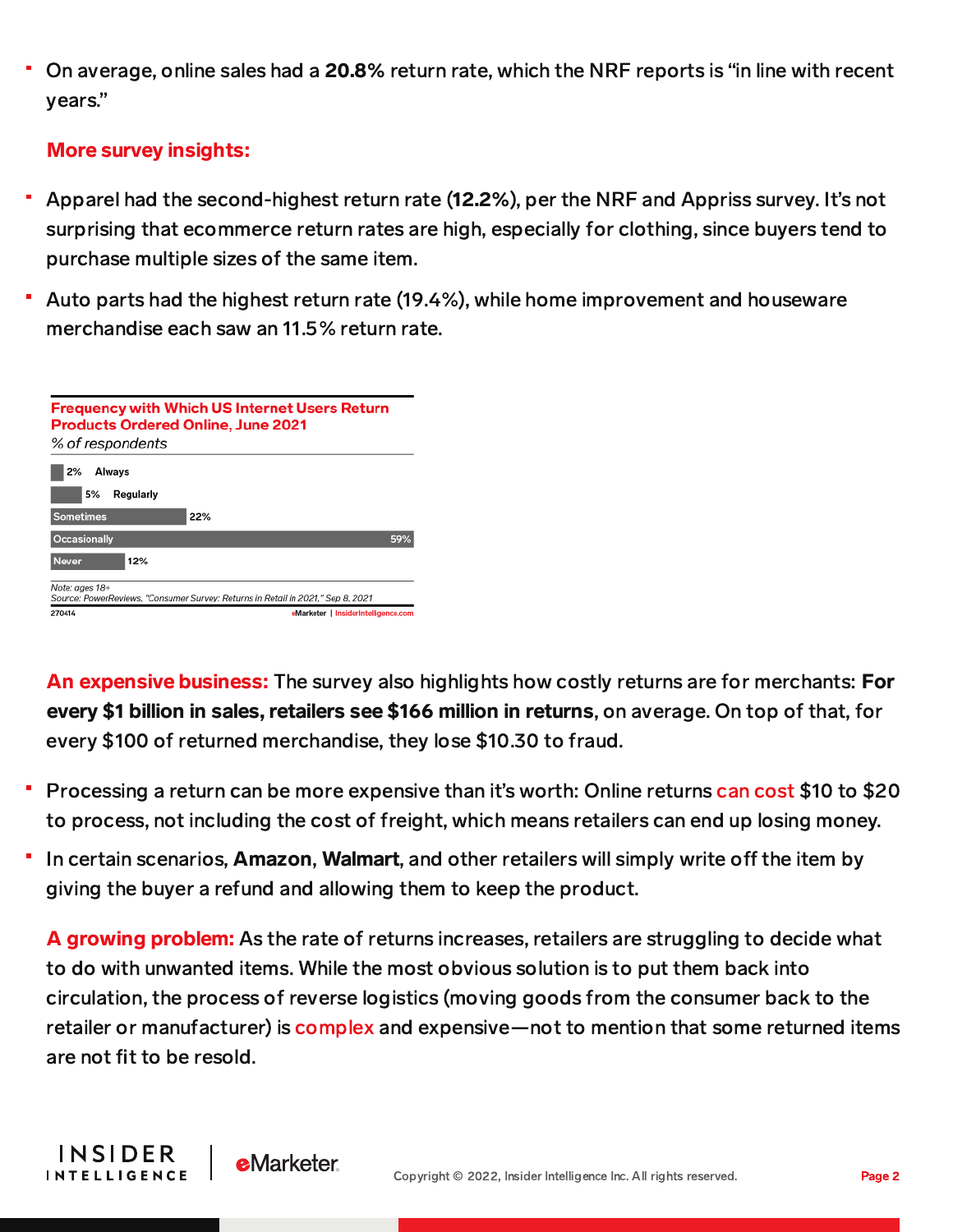- Certain items, such as underwear or beauty products, are destroyed for hygienic reasons, even if they weren't used.
- Even if items are in good condition, some consumers take so long to return them that they effectively become dead inventory, notes **Suzy Davidkhanian**, eMarketer principal analyst at Insider Intelligence. The longer it takes a customer to return an item, the more likely it is to be out of season when the retailer receives it, thus preventing its resale and making inventory planning more difficult.
- The environmental impact of returns is difficult to calculate, especially given the lack of transparency around most retailers' return policies. With sustainability becoming an increasingly important consideration for consumers, retailers will have to reconfigure their reverse logistics processes to be more eco-friendly.



The customer is always right: Until recently, the return experience has been an afterthought for most retailers.

"A lot of companies focus on the buying journey but not the post-purchase experience," said Dave Frankland, eMarketer principal analyst at Insider Intelligence. "Removing friction from the return or exchange process—making it convenient for customers to return or exchange wherever it suits them (regardless of purchase channel) and providing a refund rather than